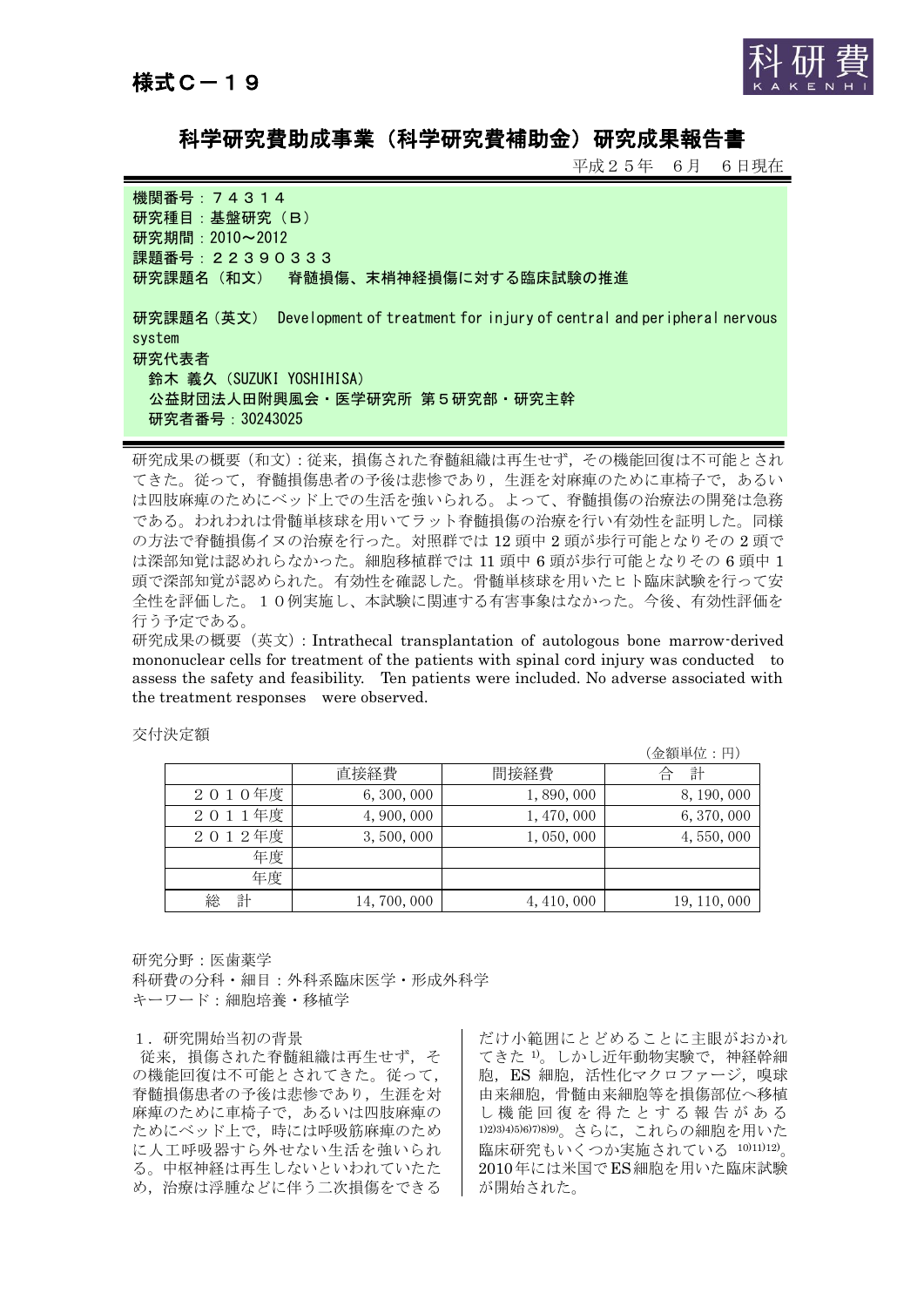本研究の研究者等が所属していた京都大学 大学院形成外科と生体構造医学(解剖学講 座)では 13),ラットの脊髄に挫滅損傷を与え 損傷部に直接あるいは脳脊髄液を介して海 馬由来の神経幹細胞を移植し,細胞が損傷部 に良く生着することを確かめてきた 8。しか し,幹細胞は増殖力が強く,腫瘍化しないよ うにコントロールすることが困難であるた め臨床応用はできないことがわかった 14)。そ こで,ラットを用いて骨髄間質細胞を用いる 実験を行った。まず損傷脊髄への直接移植に ついて検討したところ,移植群では歩行運動 に著明な改善を認め,組織学的にも空洞化を 含む脊髄損傷程度の軽減を認めた 14)15)。より 簡便で侵襲の少ない方法として,ラット骨髄 間質細胞の脳脊髄液中(第四脳室内)投与に ついて検討したところ,損傷部への直接移植 と同様の神経学的な回復と,組織学的な脊髄 損傷程度の軽減を認めた 16)17。また、霊長類 において間質細胞移植により腫瘍が発生し ないことを確認した。この結果をもとに臨床 試験を開始した。まず,獣医科病院で脊髄損 傷イヌに対する培養骨髄間質細胞移植によ る脊髄再生治療を実施した。両後肢麻痺で深 部知覚を欠く受傷後 1~3 ヵ月の慢性期脊髄 損傷イヌ (ダックスフント)に対する複数回 (1 週間隔 3 回投与)骨髄間質細胞移植治療 ランダム化比較試験を行った。対照群では 12 頭中 2 頭が歩行可能となり (16.7%) その 2 頭では深部知覚は認めれらなかった。細胞移 植群では 11 頭中 6 頭が歩行可能となり (54.5%)その 6 頭中 1 頭で深部知覚が認め られた 18)。さらにヒトに対しても,本研究の 研究者等のグループによる急性期脊髄損傷 に対する培養自家骨髄間質細胞移植による 脊髄再生治療の検討が 2005 年より実施され ている。2010 年 6 月までに 5 例に実施され, いずれにおいても細胞移植に伴う有害事象 は観察されていない。しかし,5 例の結果か らだけでは骨髄間質細胞投与の有効性につ いては到底判断できない。有効性を確認する ためには症例数を増やした臨床試験が必要 である。多くの患者様に臨床試験に参加して 頂き有効性を評価するためには培養操作が ボトルネックになっていることがこの試験 を通じて確認された。

2.研究の目的

培養操作が不要である骨髄単核球を用いた 方法の有用性を検討すること

3.研究の方法

脊髄損傷モデルラットの脳脊髄液中への骨 髄由来単核球投与により歩行運動の改善,脊 髄損傷程度の軽減を評価する 獣医科病院でダックスフントの脊髄損傷に 対し骨髄単核球を移植するイヌでの臨床研

究を行い安全性有効性を評価する ヒト脊髄損傷患者に対する骨髄単核球を用 いた臨床試験を実施し安全性を評価する

治療方法



単核球を腰部より注入

適格基準

以下の選択規準をすべて満たし、かつ、以下 の除外規準のいずれにも該当しない症例を 適格症例とする。

- (1) 選択基準
- ① ASIA 機能障害尺度 A~C の脊髄損傷患者
- ② 受傷後 3 週から 1 年の患者
- ③ 画像診断により脊髄の部分的損傷が認 められた患者
- ④ 同意取得時の年齢が 20 歳以上 60 歳以下 の患者
- ⑤ 本人から文書による同意が得られた患 者
- (2) 除外基準
- ① 脊髄の完全離断が認められた患者
- ② 中心性脊髄損傷の患者
- ③ SOFA スコアで 3 点以上の臓器障害を有 する患者
- ④ B 型肝炎,C 型肝炎,ヒト免疫不全ウイ ルス感染症,成人T細胞白血病,パルボ ウイルス B19 感染症が否定できない患者
- ⑤ 悪性腫瘍を合併する又は 5 年以内の既往 を有する患者
- ⑥ 以下の疾患・障害を合併する患者
- 骨髄増殖性疾患又は骨髄異形成症候群
- コントロール不良な虚血性心疾患
- 自己免疫疾患
- 脊柱管狭窄症
- 脊髄損傷に起因しない中枢神経障害に よる四肢運動麻痺
- 肝機能障害
- 腎機能障害
- コントロール不良な精神障害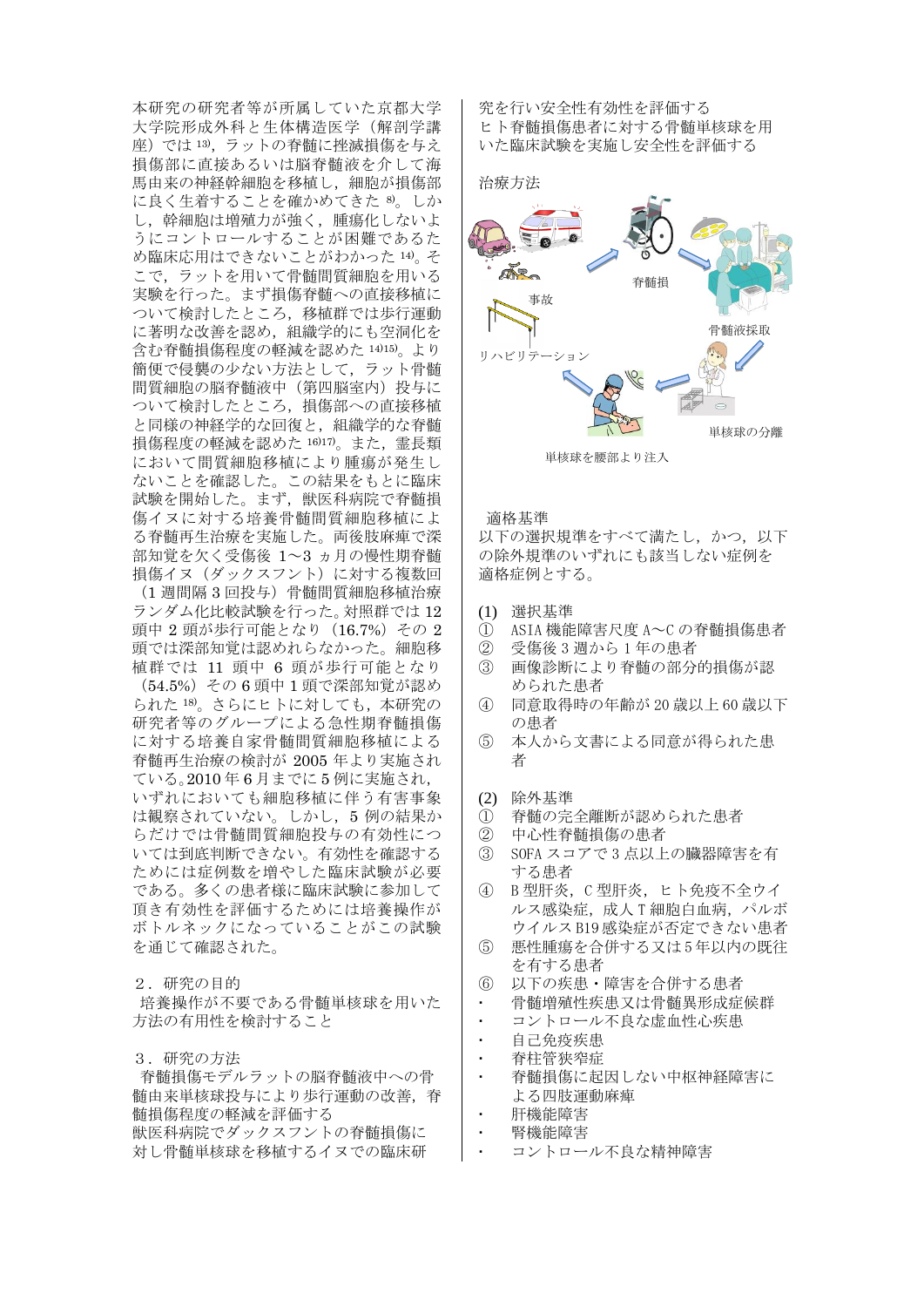- ⑦ 他の臨床研究に参加中,又は参加終了か ら 6 ヵ月以上経過していない患者
- ⑧ 妊婦又は妊娠している可能性のある患 者
- ⑨ その他,研究者等が不適当と判断した患 者

4.研究成果

脊髄損傷モデルラットの脳脊髄液中への骨 髄由来単核球投与により歩行運動の改善,脊 髄損傷程度の軽減を確認した 19)。ラットの実 験では,移植された単核細胞は損傷部で長い 間生存することはなくやがて消失したが,髄 液中の HGF と VEGF が増加していた。この実 験から,骨髄由来単核細胞は,細胞自体が分 化したり足場となって神経再生を促進する のではなく,細胞から分泌される液性因子が 脊髄の再生に関与していることが示唆され た。また,損傷部へ遊走した細胞が宿主の細 胞と直接コンタクトして何らかのシグナル を伝達する事による作用も再生に関与して いると予想された。

獣医科病院でダックスフントの脊髄損傷に 対し骨髄単核球を移植するイヌでの臨床研 究が実施され細胞移植による有害事象はな く,麻痺の回復が認められたと報告した 20)21)

ヒト脊髄損傷患者に対する骨髄単核球を用 いた臨床試験では安全性を確認中である。10 例に移植が行われたが、全例で麻酔は必要な く、マイコプラズマ試験・無菌試験・エンド トキシン試験は陰性で、6 ヶ月間腫瘍発生は MRI で観察されなかった。

同様のヒト臨床試験は外国で実施され,少な くとも移植による有害事象はないと報告さ れている<sup>22)</sup>。もし骨髄単核球の移植で治療効 果が得られれば培養操作が不要なため培養 骨髄間質細胞移植による治療よりも簡便で 広く行える治療法となりうる。

一方、問題点も見つかった。神経が再生して もすでに筋肉の萎縮が強いためスコア2以 上の改善まで結びつかなかった症例もあっ た。現在行われているリハビリテーションは 中枢神経が再生することは想定されておら ず、残存する運動機能で失った運動機能を代 償する能力を高めることが目的である。しか し、今後中枢神経再生治療が現実のものとな れば、神経再生が得られるまでの期間筋肉が 萎縮しないように維持する目的のリハビリ テーションが必要になると思われる。



登録時の MRI 画像



6ヶ月後の MRI 画像

参考文献

(1)Bracken MB, Shepard MJ, Collins WF, et al: A randomized controlled trial of methylprednisolone or naloxone in the teatment of acute spinal-cord injury. Results of the Second Acute Spinal Cord Injury Study. N Engl J Med 1990 ; 322: 1405-1411,

(2)Mezey E, Chandross KJ, Harta G, Maki RA, McKercher SR. Turning Blood into Brain: Cells Bearing Neuronal Antigens Generated in Vivo from Bone Marrow. Science 2000 ; 290: 1779-82.

(3)Brazelton TR, Rossi FM, Keshet GI, Blau HM. From Marrow to Brain: expression of Neuronal Phenotypes in Adult Mice. Science 2000 ; 290: 1775-9.

(4)Azizi SA,Stokes D, Augelli BJ,

DiGirolamo C, Prockop DJ. Engraftment and migration of human bone marrow stromal cells implanted in the brains of albino rats – similarities to astrocyte grafts: Proc. Natl. Acad. Sci. USA ; 95: 3908-13.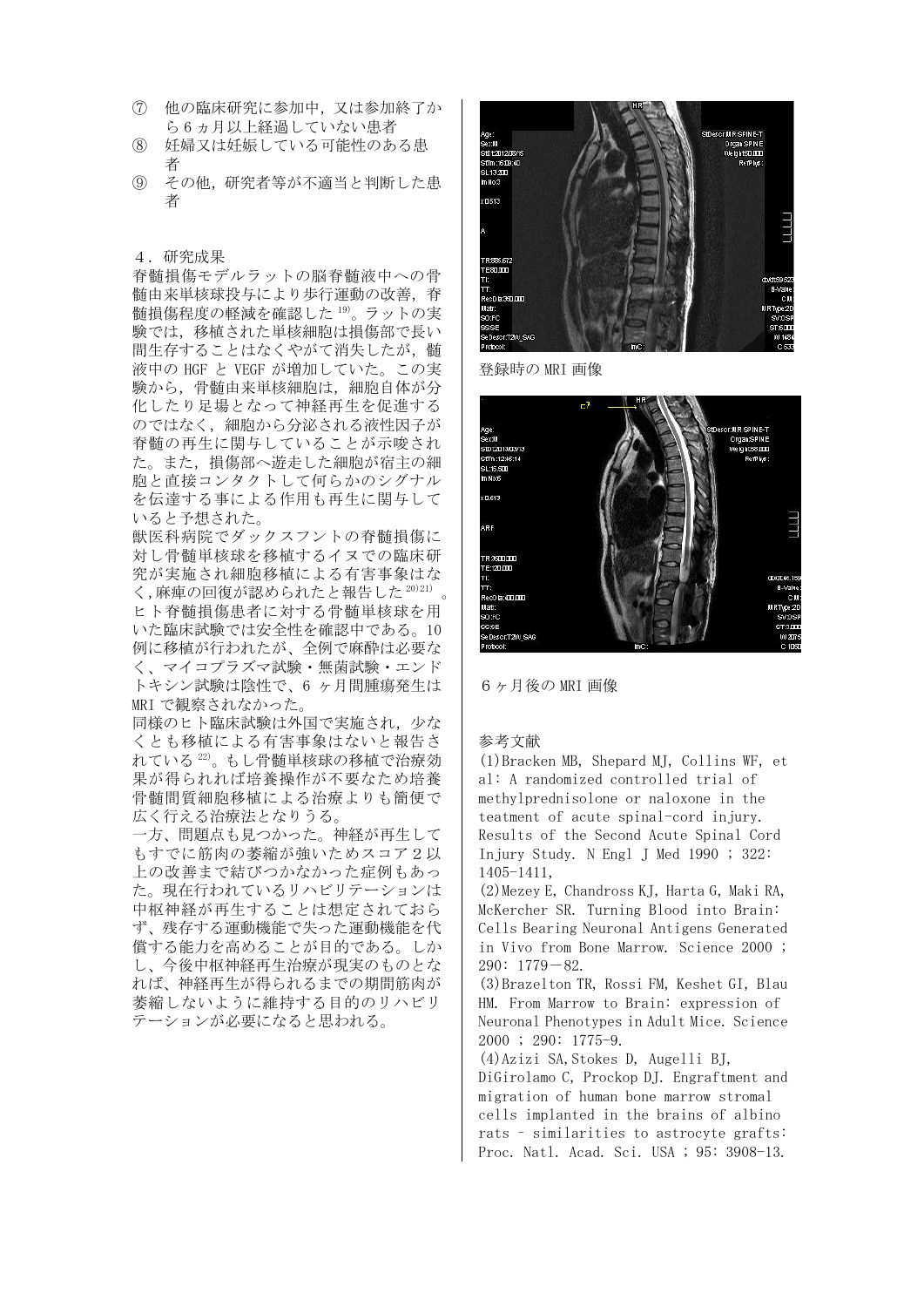(5)Kopen GC, et al. Marrow stromal cells migrate throughout forebrain and cerebrum and they differentiate into astrocytes after injection into neonatal mouse brains: Proc. Natl. Acad. Sci. USA 1999 ; 96 : 10711-6. (6)Chopp M, Zhang XH, Li Y, Wang L, Chen J, Lu D, Lu M, Rosenblum M. Spinal cord injury in rat: treatment with bone marrow stromal cell transplantation. Neuroreport 2000 ; 11: 3001-5.26) (7)Hofstetter CP, Schwarz EJ, Hess D, Widenfalk J, El-Manira A, Prockop DJ, Olson L. Marrow stromal cells form guiding strands in the injured spinal cord and promote recovery. Proc Natl Acad Sci USA 2002 ; 99: 2199-204 (8)Rapalino, O, Lazarov-Spiegler, O, Agranov, E, Velan, GJ, Yole, E, Fraidakis, M, Solomon, A, Gepstein, R, Katz, A, Belkin, M, Hadani, M, Schwartz M. Implantation of stimulated homologous macrophages results in partial recovery of paraplegic rats. Nat Med 4, 1998, 814-821. (9)Li, Y., Field, PM, Raisman, G. Repair of adult rat corticospinal tract by transplants of olfactory ensheathing cells. Science 277, 2000, 1997. (10)Huang Hongyun,et al. Influence of patients' age on function recovery after transplantation of olfactory ensheathing cells into injured spinal cord injury.Chin Med J 2003; 116(10):1488-1491 (11)Saito, F., Nakatani, T., Iwase, M., Maeda, Y., Hirakawa, A., Murao, Y., Suzuki, Y., Onodera, R., Fukushima, M., Ide, C.: Spinal cord injury treatment with intrathecal autologous bone marrow stromal cell transplantation: The first clinical trial case report. The Jouranal of TRAUMA. 2008; 64, 53-59 (12)Samdani, A., Paul,C., Betz,R., Fischer, I., Neuhuber, B. : Transplantation of Human Marrow Stromal Cells and Mono-Nuclear Bone Marrow Cells Into the Injured Spinal Cord. 2009; SPINE 34: 2605–2612 (13)Suzuki Y, Kitaura M, Wu S, Kataoka K, Suzuki K, Endo K, Nishimura Y, Ide C. Electrophysiological and HRP-tracing

studies of nerve regeneration through alginate-filled gap in adult rat spinal cord. Neurosci Lett. 2002 ; 318 : 121-124. (14)Bai H, Suzuki Y, Noda T, Wu S, Kataoka K, Kitada M, Ohta M, Chou H, Ide C. Dissemination and proliferation of neural stem cells on the spinal cord by injection into the fourth ventricle of the rat: A method for cell transplantation J Neurosci Methods. 2003 ; 124 : 181-7.

(15)Wu S, Suzuki Y, Kitada M, Kataoka K, Kitaura M, Chou H, Nishimura Y, Ide C. New method for transplantation of neurosphere cells into injured spinal cord through cerebrospinal fluid in rat. Neurosci Lett. 2002 ; 318 : 81-4

(16)Ohta M, Suzuki Y, Noda T, Ejiri Y, Dezawa M, Kataoka K, Chou H, Ishikawa N, Matsumoto N, Iwashita Y, Mizuta E, Kuno S, Ide C. Bone marrow stromal cells infused into the cerebrospinal fluid promote functional recovery of the injured rat spinal cord with reduced cavity formation. Exp Neurol. 2004; 187: 266-278.

(17)Wu S, Suzuki Y, Ejiri Y, Noda T, Bai H, Kitada M, Kataoka K, Ohta M, Chou H, Ide, C. Bone marrow stromal cells enhance defferentiation of cocultured neurosphere cells and promote regeneration of injured spinal cord. J Neurosci Res 2003 ; 72 : 343-351.

(18)Nishida H, Nakayama M, Tanaka H, Kitamura M, Hatoya S, Sugiura K, Suzuki Y, Ide C, and Inaba T.. Locomotor improvement after autologous bone marrow stromal cell intrathecal delivery in dogs with chronic spinal cord injury: AmericanJournal of Veterinasry Research (in press) (19)Yoshihara, T., Ohta, M., Itokazu, Y., Matsumoto, N., Dezawa, M., Suzuki, Y., Taguci, A., Watanabe, Y., Adachi, Y., Ikehara, S., Sugimoto, Y., Ide, C.: Neuroprotective effect of bone marrow-derived mononuclear cells promoting functional recovery from spinal cord injury. Journal of Neurotrauma. 2007; 24, 1026-1036.

(20)田村勝利. M.ダックスフントの胸腰部椎 間板ヘルニア症例に対する自家骨髄細胞移 植の効果 : 第 80 回獣医麻酔外科学会 2010 (21)田村勝利. M.ダックスフントの胸腰部椎 間板ヘルニア症例に対する自家骨髄細胞移 植の臨床効果の検討 : 第 150 回日本獣医学 会 2010

(22)Kumar A. A., Kumar S. R., Narayanan R, Arul K, Baskaran M., Autologous Bone Marrow Derived Mononuclear Cell Therapy for Spinal Cord Injury : A Phase  $\text{I}/\text{II}$ Clinical Safety and Primary Efficacy Date. Experimental and Clinical Transplantation. (2009)4:241-248.